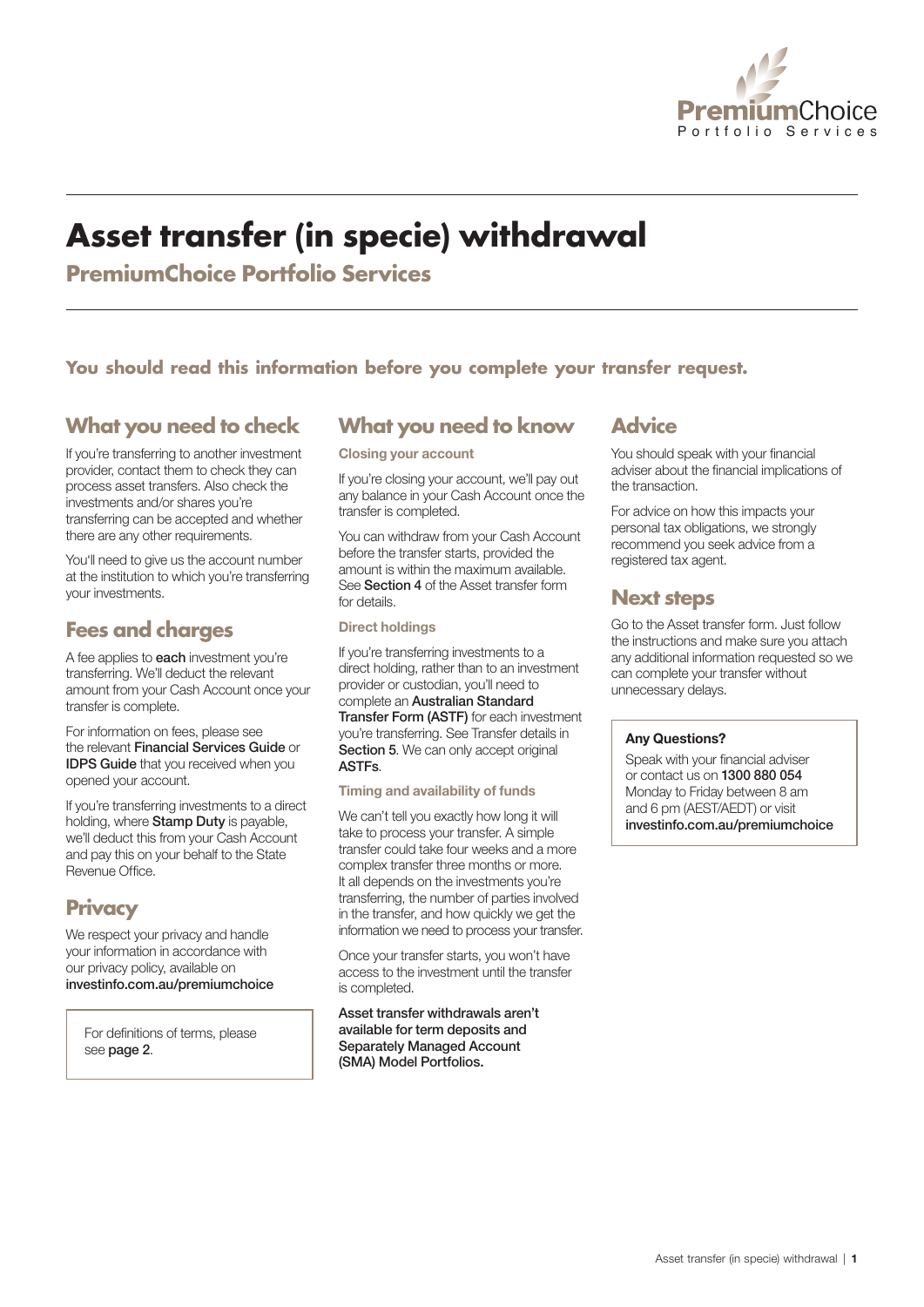

# **Asset transfer (in specie) withdrawal**

### **Definitions**

#### Direct versus indirect holdings

#### Types of holdings

The list below gives a general guide to direct versus indirect holdings. If you aren't sure how your investments are held, check before you send us your transfer request.

| Institution                       | <b>Description</b>                                                                                                                                  | <b>Holding</b> |
|-----------------------------------|-----------------------------------------------------------------------------------------------------------------------------------------------------|----------------|
| <b>Fund manager</b>               | Units held in investments managed by the fund manager.                                                                                              | Direct         |
| Investment provider               | A platform similar to PremiumChoice Portfolio Services,<br>which holds multiple assets under one account number on<br>behalf of the customer.       | Indirect       |
| <b>Broker</b>                     | An intermediary who arranges for the purchase or sale of<br>shares. In this case, you would be issued with a Holder<br>Identification Number (HIN). | Direct         |
| Share registry / Issuer sponsored | Where you are issued with Securityholder Reference Number<br>(SRN) directly by the share registry for each of your share<br>investments.            | Direct         |

#### Other useful definitions

| <b>Term</b>                               | <b>Description</b>                                                                                                                                                                                                                                                                                                                                                                 |
|-------------------------------------------|------------------------------------------------------------------------------------------------------------------------------------------------------------------------------------------------------------------------------------------------------------------------------------------------------------------------------------------------------------------------------------|
| <b>Beneficial owner</b>                   | The legal owner of an asset, even though for safety and convenience the assets may be<br>held in another name, for example custodian or trustee.                                                                                                                                                                                                                                   |
| <b>Change of beneficial owner</b>         | Where you change the beneficial owner of the assets when you make a transfer.                                                                                                                                                                                                                                                                                                      |
| No change of beneficial owner             | Where the assets remain with the same beneficial owner when transferred.                                                                                                                                                                                                                                                                                                           |
| <b>Stamp Duty</b>                         | Stamp Duty is a fee charged by the State Revenue Office. Stamp Duty currently only<br>applies on in specie transfers of managed funds registered in New South Wales and<br>South Australia.                                                                                                                                                                                        |
| <b>Transaction / Parcel history</b>       | A list of the remaining units in each individual parcel of shares or investments purchased,<br>after any sales from that parcel. This information is relevant where you're transferring assets<br>and not changing the beneficial owner. For full details of what you'll need to provide go to<br>the Transaction/Parcel history form available on investinfo.com.au/premiumchoice |
| Securityholder Reference Number<br>(SRN)  | An SRN is used when your holdings are issuer sponsored, ie issued directly to you.<br>You will have a separate SRN for each of your issuer sponsored holdings.                                                                                                                                                                                                                     |
|                                           | This number will start with an 'I'                                                                                                                                                                                                                                                                                                                                                 |
| <b>Holder Identification Number (HIN)</b> | A HIN is used to register your holdings in multiple companies for broker sponsored shares,<br>ie, issued via your broker and can only be bought or sold via your broker.                                                                                                                                                                                                           |
|                                           | This number will start with an 'X'                                                                                                                                                                                                                                                                                                                                                 |
| <b>Holding statement</b>                  | Details of current holdings in a security. You can get a holding statement from the relevant<br>share registry or your broker.                                                                                                                                                                                                                                                     |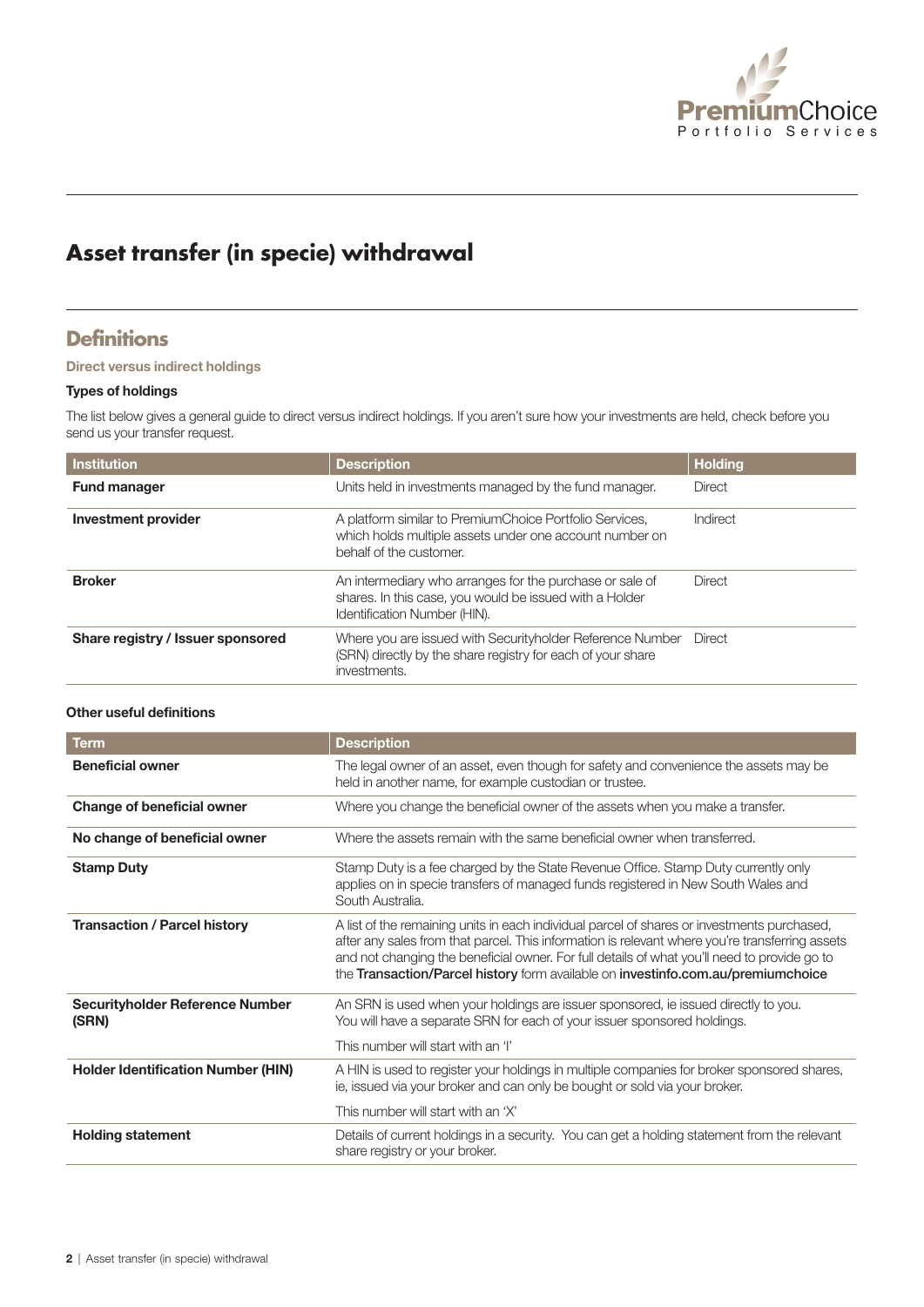### **Asset transfer (in specie) withdrawal**



Use this form to transfer investments to other institutions or into direct ownership from your PremiumChoice Portfolio Services account.

### **1. Your account details**

| Account number                                                    |             | Contact telephone (business hours) |         |                                            |
|-------------------------------------------------------------------|-------------|------------------------------------|---------|--------------------------------------------|
|                                                                   |             |                                    |         |                                            |
| Account name                                                      |             |                                    |         |                                            |
|                                                                   |             |                                    |         |                                            |
| Email                                                             |             |                                    |         | Date of birth (DD/MM/YYYY) (if applicable) |
|                                                                   |             |                                    |         |                                            |
| <b>For Sole Traders</b>                                           |             |                                    |         |                                            |
| If you're a Sole Trader, please provide the information below.    |             |                                    |         |                                            |
| Business name (if any)                                            |             |                                    |         |                                            |
|                                                                   |             |                                    |         |                                            |
| Address of principal place of business. We can't accept a PO Box. |             |                                    |         |                                            |
| Unit number<br>Street number                                      | Street name |                                    |         |                                            |
|                                                                   |             |                                    |         |                                            |
| Suburb                                                            | State       | Postcode                           | Country |                                            |
|                                                                   |             |                                    |         |                                            |
| Australian Business Number (ABN) (if any)                         |             |                                    |         |                                            |
|                                                                   |             |                                    |         |                                            |

### **2. Beneficial owner details**

Changes in beneficial ownership may realise capital gains or losses on the transferred assets and there could be tax implications. You should seek advice from a registered tax agent to determine how the transfer will impact on your tax obligations.

Please choose one of the options below. If you don't, we'll process your request as no change of beneficial owner.

Are you changing the beneficial owner on this transfer?

If your transfer includes a combination of no change of beneficial owner and change of beneficial owner, please complete a separate form for the investments which apply to each owner type.

Please go to Section 3.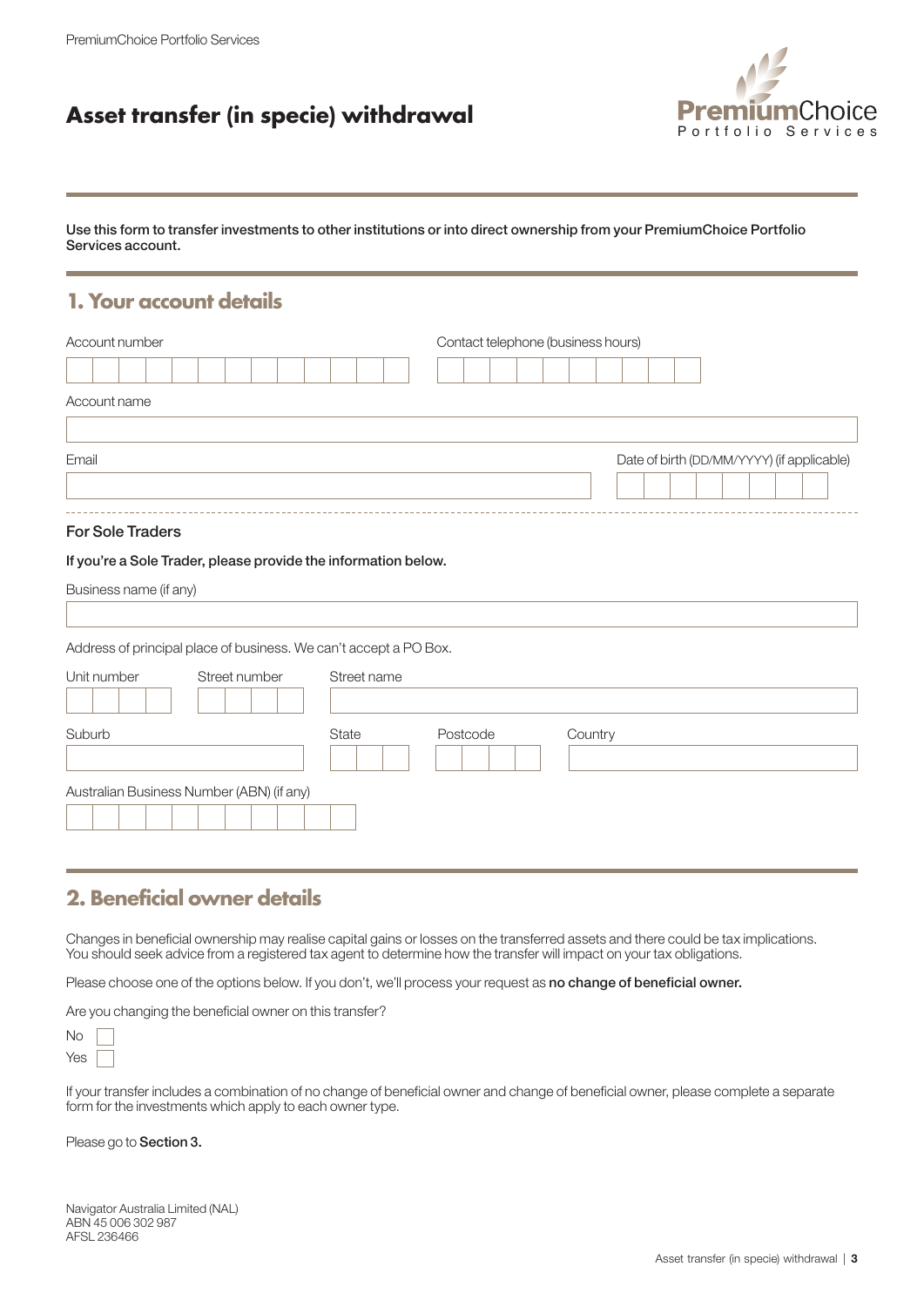### **3. Investments to be transferred out**

You won't be able to process any transactions on the investments being transferred once the asset transfer starts.

Are you closing your account?

No Please complete the list of details of the investments you're transferring in the table below.

Yes **All transferable investments in your account will be transferred and the balance of your Cash Account paid out.** Please go to Section 4.

A fee applies to each investment transferred. For details of fees, please see the Financial Services Guide or IDPS Guide that you received when you opened your account.

#### The entire balance of the investments listed will be transferred. You can't transfer part of an investment.

#### Investments to be transferred

| ASX/APIR code | Investment name |
|---------------|-----------------|
|               |                 |
|               |                 |
|               |                 |
|               |                 |
|               |                 |
|               |                 |
|               |                 |
|               |                 |
|               |                 |
|               |                 |
|               |                 |
|               |                 |
|               |                 |
|               |                 |
|               |                 |
|               |                 |
|               |                 |
|               |                 |
|               |                 |
|               |                 |
|               |                 |
|               |                 |
|               |                 |
|               |                 |
|               |                 |
|               |                 |
|               |                 |
|               |                 |
|               |                 |
|               |                 |
|               |                 |

Please go to Section 5.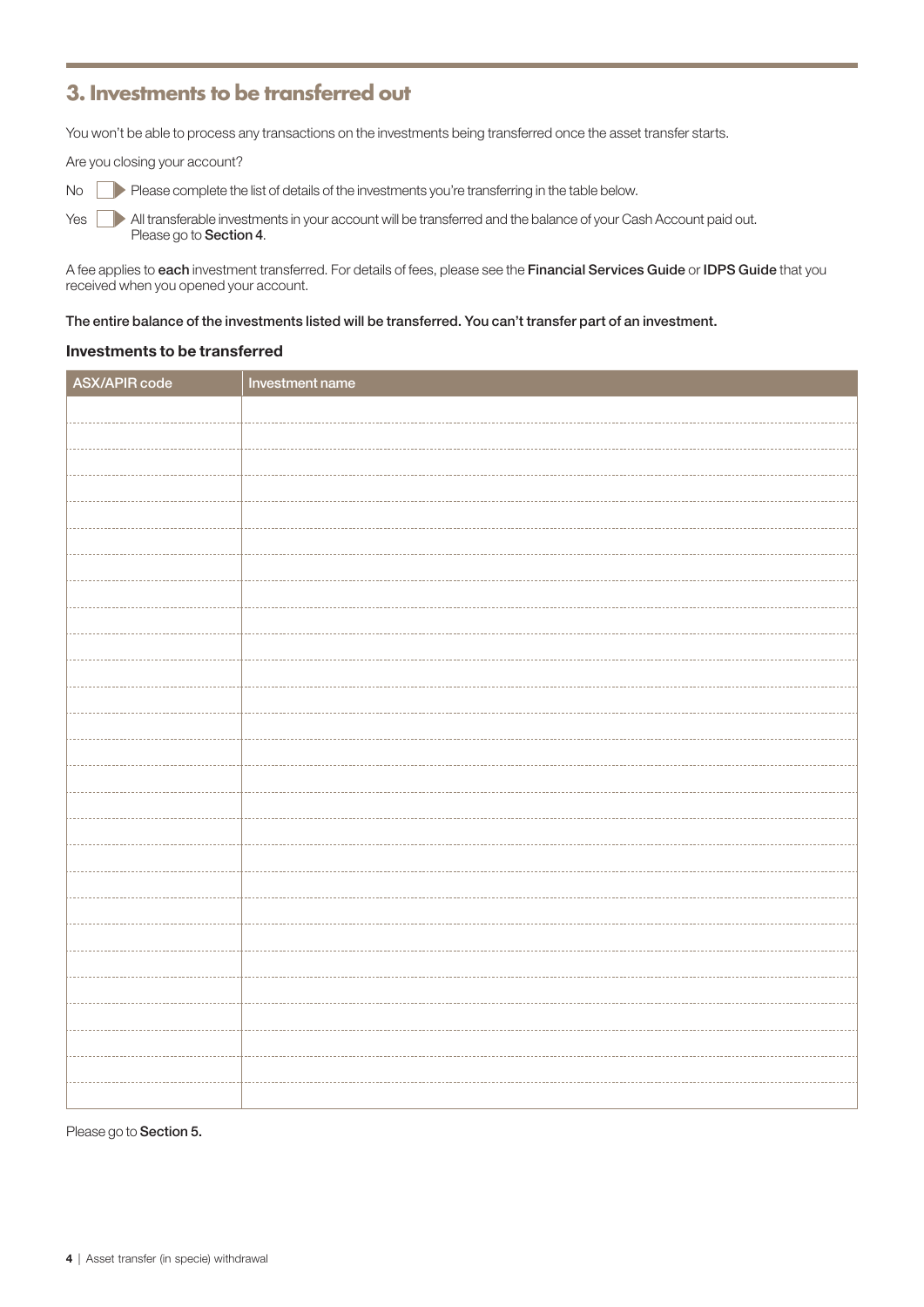## **4. Closing your account**

### Cash Account payment options

We'll pay the balance of your Cash Account once the transfer is completed.

Do you want to withdraw part of your Cash Account before the transfer starts?

| Please go Payment options below.<br>No.                 |                                                                                                       |  |  |  |
|---------------------------------------------------------|-------------------------------------------------------------------------------------------------------|--|--|--|
| What amount do you want to withdraw?<br>Yes             |                                                                                                       |  |  |  |
| specified amount                                        |                                                                                                       |  |  |  |
| \$                                                      |                                                                                                       |  |  |  |
|                                                         | If the amount above is higher than the maximum available, we'll pay out the maximum available amount. |  |  |  |
| OR                                                      |                                                                                                       |  |  |  |
| maximum amount available                                |                                                                                                       |  |  |  |
| Payment options                                         |                                                                                                       |  |  |  |
| Please choose the payment option for your Cash Account. |                                                                                                       |  |  |  |
| <b>Bank account</b>                                     |                                                                                                       |  |  |  |
| Pay to nominated bank account                           | Please go to Financial adviser on the next page.                                                      |  |  |  |
| Pay to bank account below                               |                                                                                                       |  |  |  |
| Name of bank                                            | Name of account holder(s)                                                                             |  |  |  |
|                                                         |                                                                                                       |  |  |  |
| <b>BSB</b>                                              | Account number                                                                                        |  |  |  |
|                                                         |                                                                                                       |  |  |  |
| Cheque                                                  |                                                                                                       |  |  |  |
|                                                         | Please go to Financial adviser on the next page.<br>Pay to account name and address                   |  |  |  |
|                                                         | Pay as per details below                                                                              |  |  |  |
|                                                         | Cheque payee name                                                                                     |  |  |  |
|                                                         |                                                                                                       |  |  |  |
|                                                         | Name of contact person and/or company                                                                 |  |  |  |
|                                                         |                                                                                                       |  |  |  |
|                                                         |                                                                                                       |  |  |  |
| <b>Address</b>                                          |                                                                                                       |  |  |  |
| Unit number<br>Street number                            | PO Box<br>Street name                                                                                 |  |  |  |
| Suburb                                                  | State<br>Postcode<br>Country                                                                          |  |  |  |
|                                                         |                                                                                                       |  |  |  |

Section 4 is continued on the next page.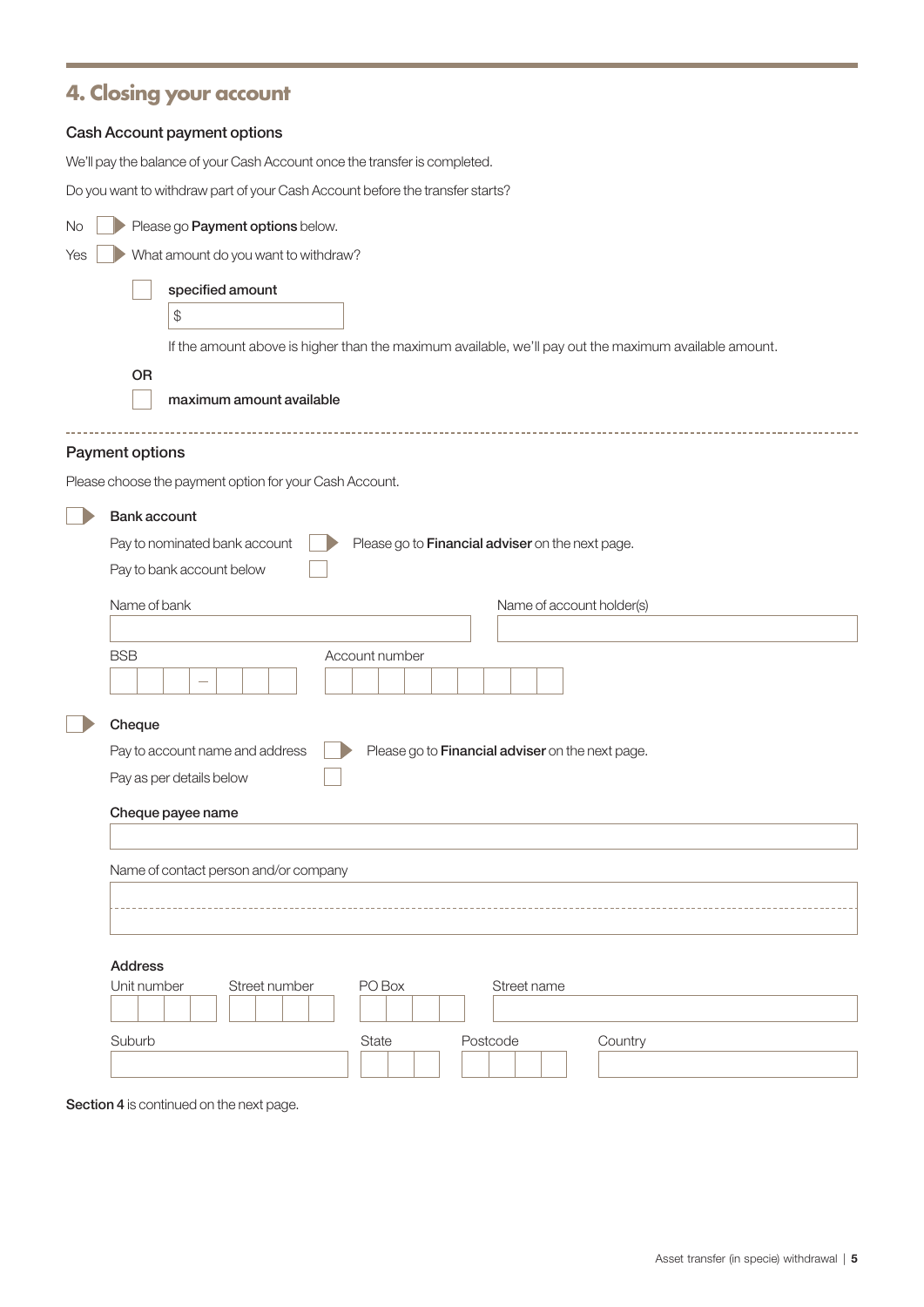### **4. Closing your account (continued)**

#### Financial adviser

If you're changing your financial adviser when this investment is transferred, and want to authorise us to provide information to that financial adviser, please provide all the information requested below.

This is for information on the *transfer only*, and the financial adviser listed below won't have access to any other information or be remunerated on your investment with PremiumChoice Portfolio Services.

| Contact name                       |       |
|------------------------------------|-------|
|                                    |       |
| Contact telephone (business hours) | Email |
|                                    |       |
|                                    |       |

### Please go to Section 5.

### **5. Transfer details**

Please choose the type of transfer you're making. One or both options may apply.

Transfer to another investment provider where the investments are not held directly

We'll complete and send the **Australian Standard Transfer Form (ASTF)** to the institution detailed below. You don't have to complete the ASTF. Please make sure the account number you're transferring your investments to is included, otherwise we won't be able to process the transfer.

| Name/Institution |               |        |                                    |
|------------------|---------------|--------|------------------------------------|
|                  |               |        |                                    |
| Account name     |               |        |                                    |
|                  |               |        |                                    |
| Account number   |               |        | Contact telephone (business hours) |
|                  |               |        |                                    |
| <b>Address</b>   |               |        |                                    |
| Unit number      | Street number | PO Box | Street name                        |
| Suburb           |               | State  | Postcode<br>Country                |

#### AND/OR

Transfer to a **direct holding** (eg into your name or a company name)

For listed investments (including shares) you'll need to provide an ASTF for each of the investments you're transferring, with the 'Buyer's' section completed. You can find this form and details on how to complete it, on page 9.

For managed investments, we will issue you an ASTF upon receipt of this form to send to the appropriate fund manager.

You'll need to supply a Holder Identification Number (HIN) or a Securityholder Reference Number (SRN) on your **ASTF.** 

If you don't have an HIN or if you haven't previously been issued with an SRN for any shares you're transferring, a new SRN will be required. See page 2 for more details on HIN or SRN.

Would you like a new SRN issued for any shares you're transferring?

No Please write the HIN or SRN on the ASTF on page 11.

 $Y$ es  $|$  A new SRN will be issued and the shares registered as per details appearing in the buyer/transferee section of the **ASTF**.

If no selection is made, the transfer will be processed in the name of the buyer/transferee appearing on the ASTF.

Please go to **Section 6** to authorise you request.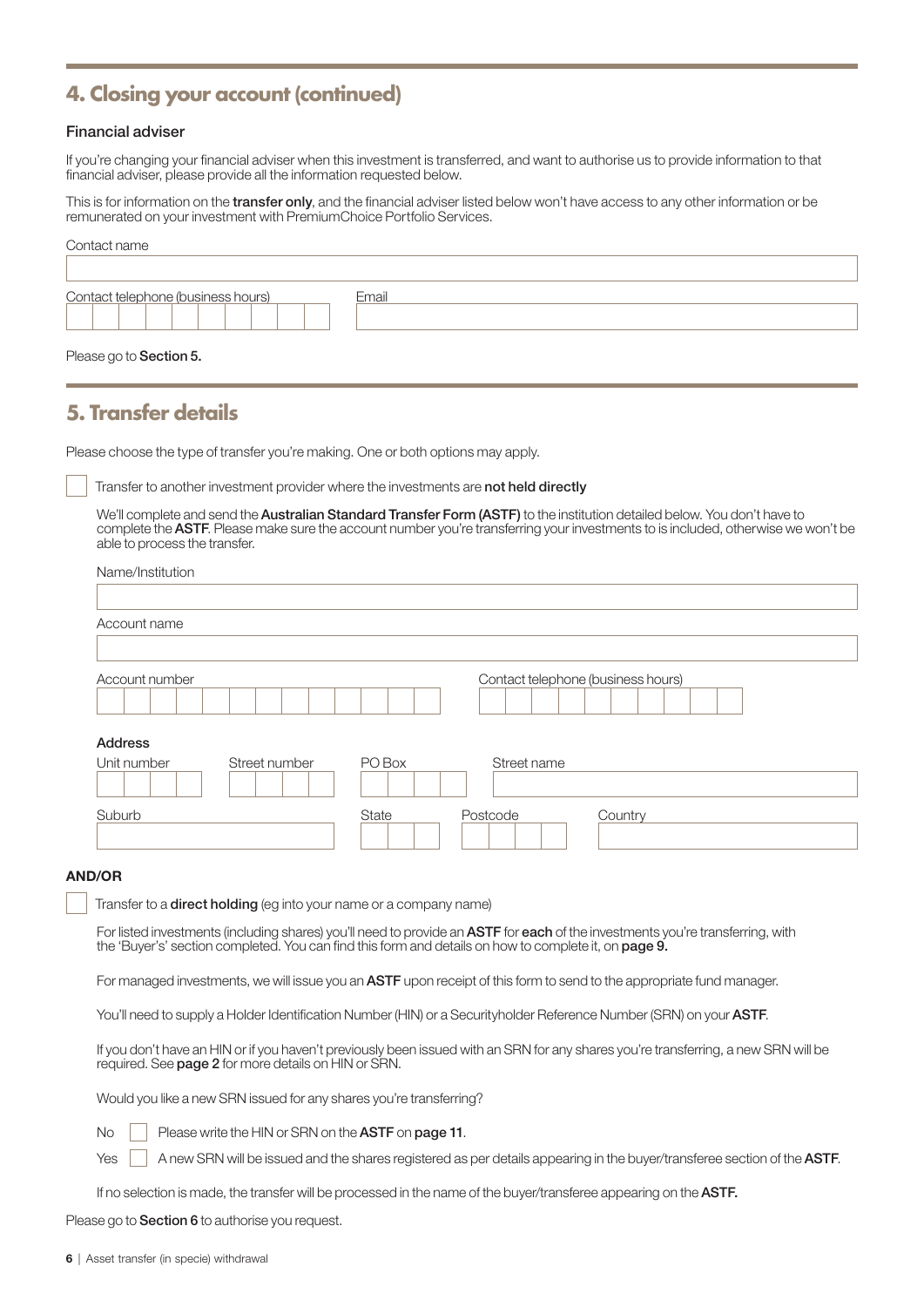### **6. Your agreement and declaration**

I authorise Navigator Australia Limited (NAL) to transfer the investments listed in Section 3 and to deduct any fees, charges or Stamp Duty which apply.

I have read and understood the information contained in the relevant Financial Services Guide, IDPS Guide and/or How to Guide about the transfer of investments. These documents can be found on investinfo.com.au/premiumchoice

I also authorise NAL to access information from the institution I'm transferring my investments to, so this transfer can be processed.

#### I understand that:

- A fee applies to each investment transferred, as detailed in the relevant Financial Services Guide or IDPS Guide.
- There may be taxation implications associated with the transfer. It is my responsibility to obtain tax advice from a registered tax agent in relation to how the transfer impacts upon my personal circumstances and tax obligations. I understand that NAL is not a registered tax agent.
- If I'm changing beneficial ownership, this may realise capital gains tax and/or losses.
- Transferring units can take some time, and may be dependent upon the policies or procedures of third parties and the destination institution, and may not have access to these funds until the transfer is completed.
- If I'm closing my PremiumChoice Portfolio Services account and there are any remaining Deferred Entry Fees, these will be deducted from my Cash Account when the account is closed.
- If the institution to which the transfer is sent can't accept my investment, these investments will be sold and my Cash Account credited with the sale amount.
- This transfer may be cancelled if it is not processed within three months of receipt of request.
- If I've invested in an illiquid investment option or an investment option I have has become illiquid, NAL may take longer to transfer out of the investment option.
- I understand where a margin lender agreement is in place, NAL will require the margin lender to authorise any withdrawal request, otherwise, my request will not be processed.
- If the ASTF is lost, this transfer will be postponed until this is recovered or a replacement is received.

| Name |                 | Name |
|------|-----------------|------|
|      |                 |      |
|      | Date (DD/MM/YY) |      |
|      |                 |      |

There are times when we might not be able to process your investment instructions, for example when:

- there are liquidity issues in the investment
- the fund manager suspends transactions
- we can't obtain a price
- the instruction is incomplete, and
- unforseen circumstances prevent us from using our administration system.

Taxation information reporting: At the end of the financial year, an annual taxation statement will be sent to you at your registered address. This will give details of your account that will be useful for your own records and taxation requirements. Should you have any queries about how the taxation information affects your personal tax obligations, you should consult with a registered tax agent.

For units held jointly: All parties must sign unless otherwise indicated on the original application form or as subsequently advised to NAL.

On behalf of a Corporation: This form must be executed by one of the following methods:

- by signature of two directors or one director and the company secretary
- signature of the sole director and company secretary for sole director proprietary companies, or
- under Power of Attorney.

If signed under Power of Attorney: Attorneys must attach a certified copy of the Power of Attorney and identification for themselves (go to investinfo.com.au/premiumchoice to download the relevant identification form) if not already supplied. The Attorney hereby certifies that he/she has not received notice of any limitation or revocation of his/her Power of Attorney and is also authorised to sign this form.

Power of Attorney documents can't be accepted by fax or email.

### Signature of Investor one or Attorney Signature of Investor two (if applicable) or Attorney

| Date (DD/MM/YY) | Date (DD/MM/YY) |
|-----------------|-----------------|
|                 |                 |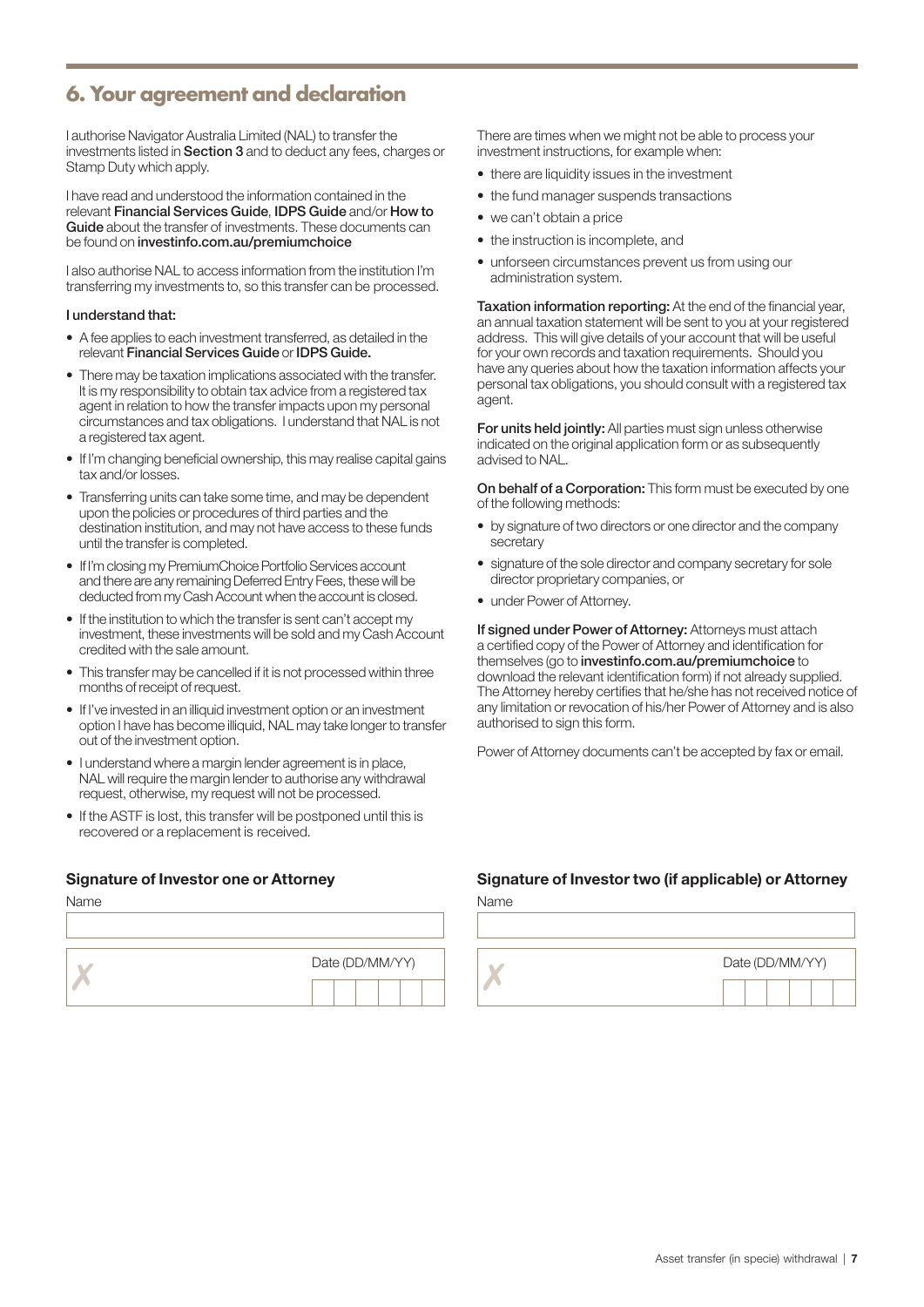### **7. Send us your form**

You can mail, email or fax your documents to us with the exception of the ASTF. We can only accept original ASTF documents.

PremiumChoice Portfolio Services GPO Box 1610 Melbourne VIC 3001

Email: asset.transfers@mlc.com.au

Please include your account number and account name in the subject line of your email.

Fax number: 03 9869 1595

If you have any questions, please speak with your financial adviser, call us on 1300 880 054 Monday to Friday between 8 am and 6 pm (AEST/AEDT) or visit investinfo.com.au/premiumchoice

Confirm the documents required for your transfer

• This form.

AND

• If you're transferring into directly held investments, a completed ASTF for each of the investments you're transferring. See page 9 for details.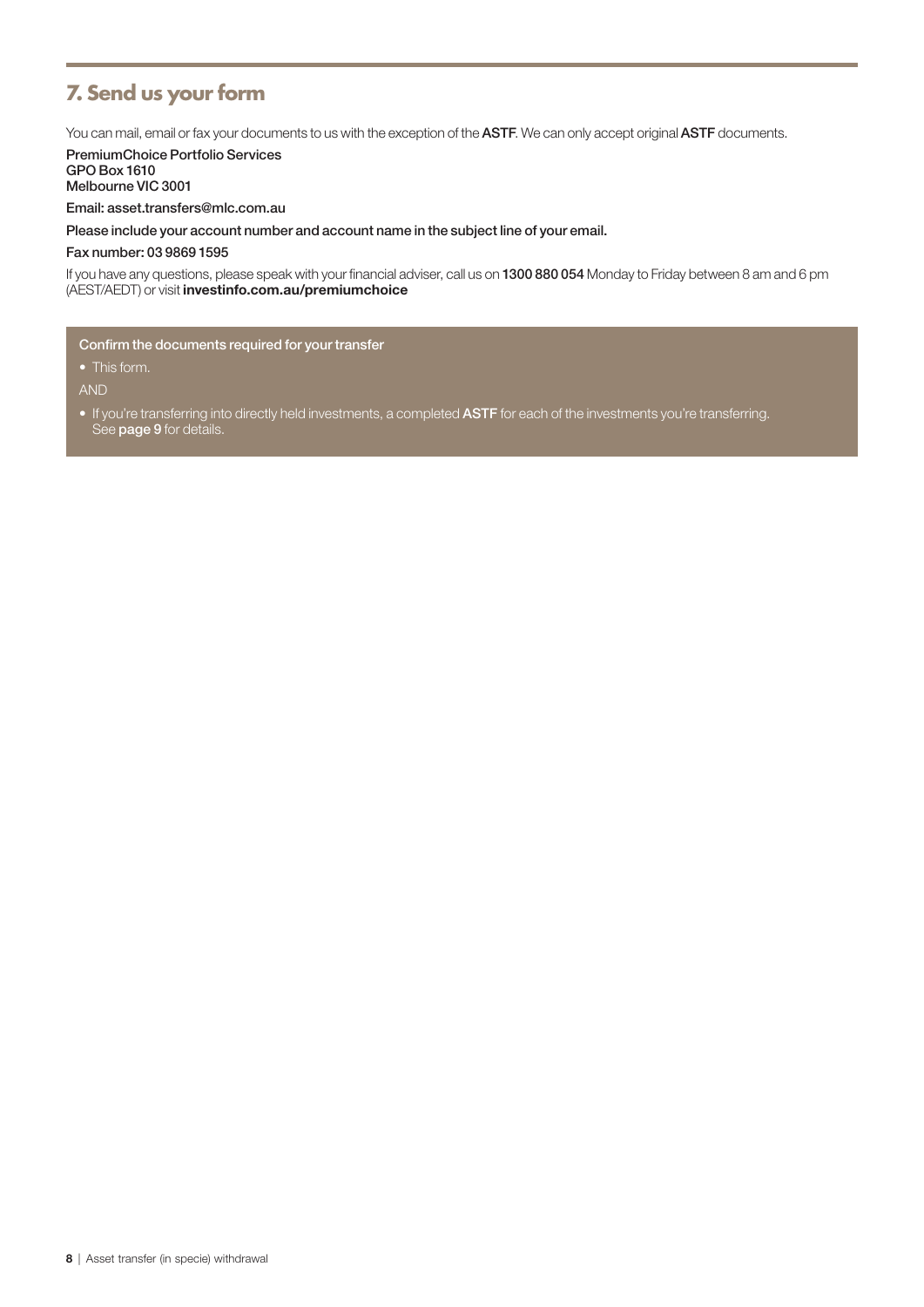

# **Information on completing your Australian Standard Transfer Form (ASTF)**

**PremiumChoice Portfolio Services**

#### **The ASTF is to be used if you want to transfer a security holding** from one party to another without buying and selling on the market.

You'll also need to provide an Asset transfer (in specie) withdrawal or deposit form for the transfer you're making. We can't process your transfer unless we receive the relevant asset transfer form. We'll need an ASTF for each of the directly held investments being transferred.

### **A few important points to note before you get started**

- Complete your asset transfer form before you start the ASTF. The asset transfer includes instructions on whether you'll need to complete an ASTF.
- Any alterations to this form must be initialled by both the buyer and the seller.
- Do not make corrections using correction fluid, as we won't be able to accept your form. Any increase to the units being transferred is not acceptable, even if initialled.
- Make sure the name you provide, as either buyer or seller, is exactly as it appears on the register of the relevant securities.

|                            | Stamp Duty                               | If you're transferring assets that require Stamp Duty to be paid, we'll deduct this from your<br>Cash Account, and pay this on your behalf to the State Revenue Office. |
|----------------------------|------------------------------------------|-------------------------------------------------------------------------------------------------------------------------------------------------------------------------|
| $\left( \mathbf{B}\right)$ | <b>Full name of company</b><br>or fund   | The full name of the share, company or managed fund in which the securities being transferred<br>are held.                                                              |
|                            |                                          | Please include the APIR/ASX code. This is the unique identifier associated with each share,<br>company or managed fund.                                                 |
| $\mathbf{C}$               | <b>Full description</b><br>of securities | You don't have to complete this section.                                                                                                                                |
| D                          | Quantity                                 | The number of units being transferred (amount must be specified in both words and figures).                                                                             |
|                            | Full name(s) of seller(s)                | If you're transferring assets (a deposit) into PremiumChoice Portfolio Services                                                                                         |
|                            |                                          |                                                                                                                                                                         |
| E                          | (transferor(s))                          | 1. Transferring from directly held investments: the seller will need to complete this section.                                                                          |
|                            |                                          | Please write the names of all sellers as shown on a holding/transaction statement.                                                                                      |
|                            |                                          | 2. Transferring from another investment provider:                                                                                                                       |
|                            |                                          | You don't have to complete this form. Your investment provider will complete the ASTF and send the<br>form to us.                                                       |
|                            |                                          | If you're transferring assets (a withdrawal) from PremiumChoice Portfolio Services                                                                                      |
|                            |                                          | We will complete this section of the form.                                                                                                                              |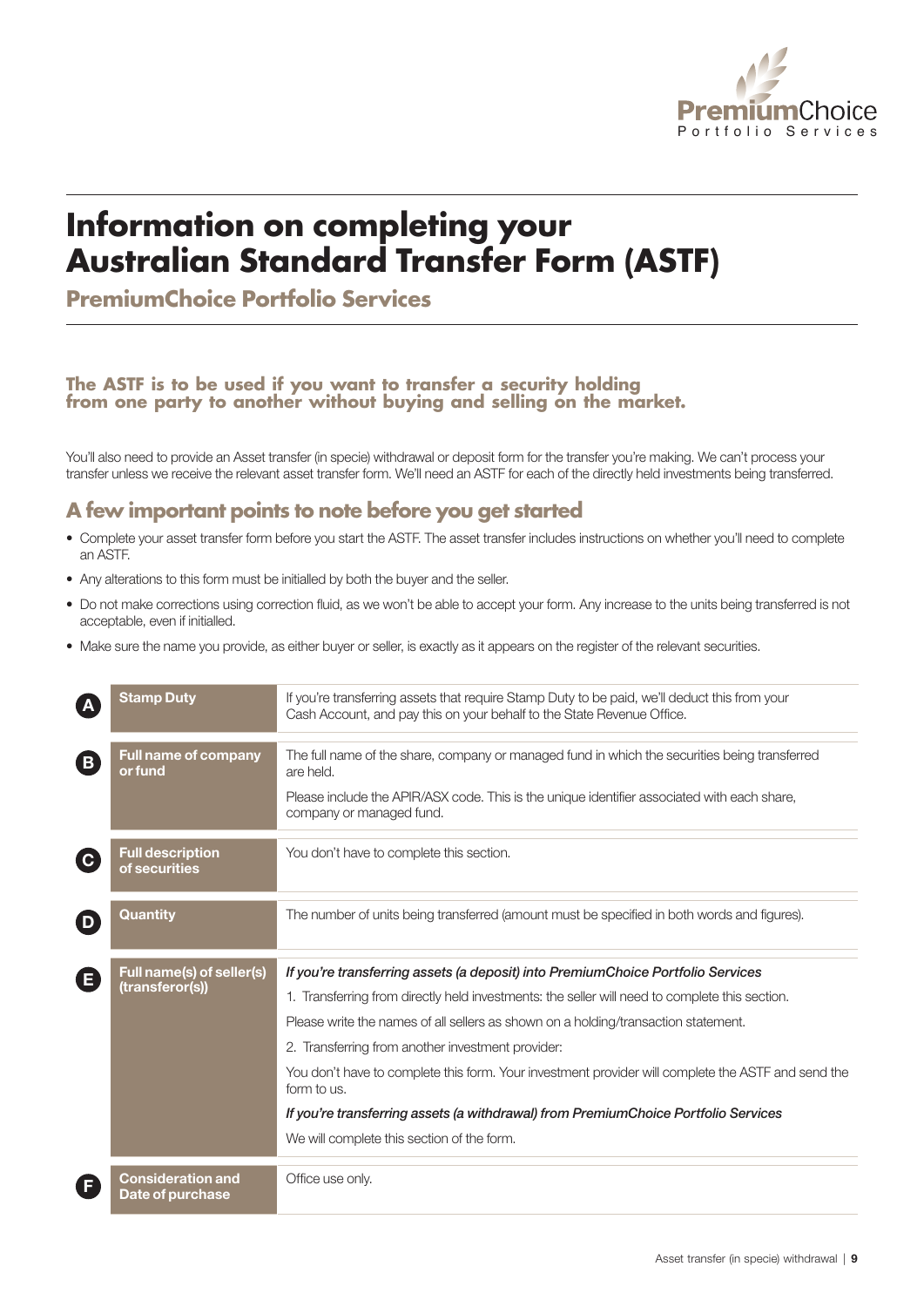### **Information on completing your Australian Standard Transfer Form (ASTF)**



| $\overline{G}$ | <b>Uncertificated</b><br>transferor<br>identification        | The SRN (Securityholder Reference Number) starts with the letter 'I' and the HIN (Holder<br>Identification Number) begins with an 'X'. For managed funds, if you have an existing investment<br>number with the fund manager, you must also write the number in this section. This information can<br>be found on the transaction statement, holding statement or dividend statement issued by<br>the registry or fund manager. The transfer can't be processed without this information. |
|----------------|--------------------------------------------------------------|-------------------------------------------------------------------------------------------------------------------------------------------------------------------------------------------------------------------------------------------------------------------------------------------------------------------------------------------------------------------------------------------------------------------------------------------------------------------------------------------|
|                | Full name(s) of buyer(s)                                     | If you're transferring assets (a deposit) into PremiumChoice Portfolio Services                                                                                                                                                                                                                                                                                                                                                                                                           |
| $\mathbf{H}$   | (transferee(s))                                              | We will complete this section of the form.                                                                                                                                                                                                                                                                                                                                                                                                                                                |
|                |                                                              | If you're transferring assets (a withdrawal) from PremiumChoice Portfolio Services                                                                                                                                                                                                                                                                                                                                                                                                        |
|                |                                                              | 1. Transferring into directly held investments:                                                                                                                                                                                                                                                                                                                                                                                                                                           |
|                |                                                              | The buyer will need to complete this section.                                                                                                                                                                                                                                                                                                                                                                                                                                             |
|                |                                                              | Please provide the full names of the buyer. This should be the name in which you want the assets<br>to be held. Securities can't be registered in an unincorporated trading name/business or in the<br>name of a trust, a superannuation fund, a minor, or an estate or deceased person's name.                                                                                                                                                                                           |
|                |                                                              | If transferring into an asset where there is an existing holding, please make sure the name<br>provided is identical to the name currently appearing on the register.                                                                                                                                                                                                                                                                                                                     |
|                |                                                              | 2. Transferring to another investment provider:                                                                                                                                                                                                                                                                                                                                                                                                                                           |
|                |                                                              | You don't have to complete this form. We will generate and send this form to your<br>investment provider.                                                                                                                                                                                                                                                                                                                                                                                 |
|                | <b>Full postal address</b>                                   | If you're transferring assets (a deposit) into PremiumChoice Portfolio Services                                                                                                                                                                                                                                                                                                                                                                                                           |
|                | of buyer(s)                                                  | We will complete this section of the form.                                                                                                                                                                                                                                                                                                                                                                                                                                                |
|                |                                                              | If you're transferring assets (a withdrawal) from PremiumChoice Portfolio Services                                                                                                                                                                                                                                                                                                                                                                                                        |
|                |                                                              | Please provide the full address including the postcode. If transferring to an existing security holding,<br>the address must match the current registration details exactly.                                                                                                                                                                                                                                                                                                              |
|                | <b>Removal request</b>                                       | Office use only.                                                                                                                                                                                                                                                                                                                                                                                                                                                                          |
| K              | <b>Uncertificated</b><br>transferee<br><b>Identification</b> | The SRN (Securityholder Reference Number) starts with the letter 'I' and the HIN (Holder<br>Identification Number) begins with an 'X'. For managed funds, if you have an existing investment<br>number with the fund manager, you must also write the number in this section. This information can<br>be found on the transaction statement, holding statement or dividend statement issued by<br>the registry/fund manager. The transfer can't be processed without this information.    |
|                | Signing requirements<br>seller                               | You should only sign here if you're transferring assets (a deposit) into PremiumChoice<br>Portfolio Services from directly held investments                                                                                                                                                                                                                                                                                                                                               |
|                |                                                              | • Where holdings are in two or three names, all of the securityholders must sign.                                                                                                                                                                                                                                                                                                                                                                                                         |
|                |                                                              | • If applicable, state the capacity in which they are signing, ie Director, Company Secretary,<br>Sole Director and Sole Company Secretary or Sole Director (with no Company Secretary).                                                                                                                                                                                                                                                                                                  |
| (M             | Date you're signing<br>as seller                             | Please note: any forms dated three months or more from the current date may be rejected and<br>new forms will need to be completed.                                                                                                                                                                                                                                                                                                                                                       |
| (N)            | <b>Signing requirements</b><br>buyer                         | You should only sign here if you're transferring assets (a withdrawal) from PremiumChoice<br>Portfolio Services to directly held investments                                                                                                                                                                                                                                                                                                                                              |
|                |                                                              | • Where holdings are in two or three names, all of the securityholders must sign.                                                                                                                                                                                                                                                                                                                                                                                                         |
|                |                                                              | • If applicable, state the capacity in which they are signing, ie Director, Company Secretary,<br>Sole Director and Sole Company Secretary or Sole Director (with no Company Secretary).                                                                                                                                                                                                                                                                                                  |
|                | Date you're signing<br>as buyer                              | Please note: any forms dated three months or more from the current date may be rejected and<br>new forms will need to be completed.                                                                                                                                                                                                                                                                                                                                                       |